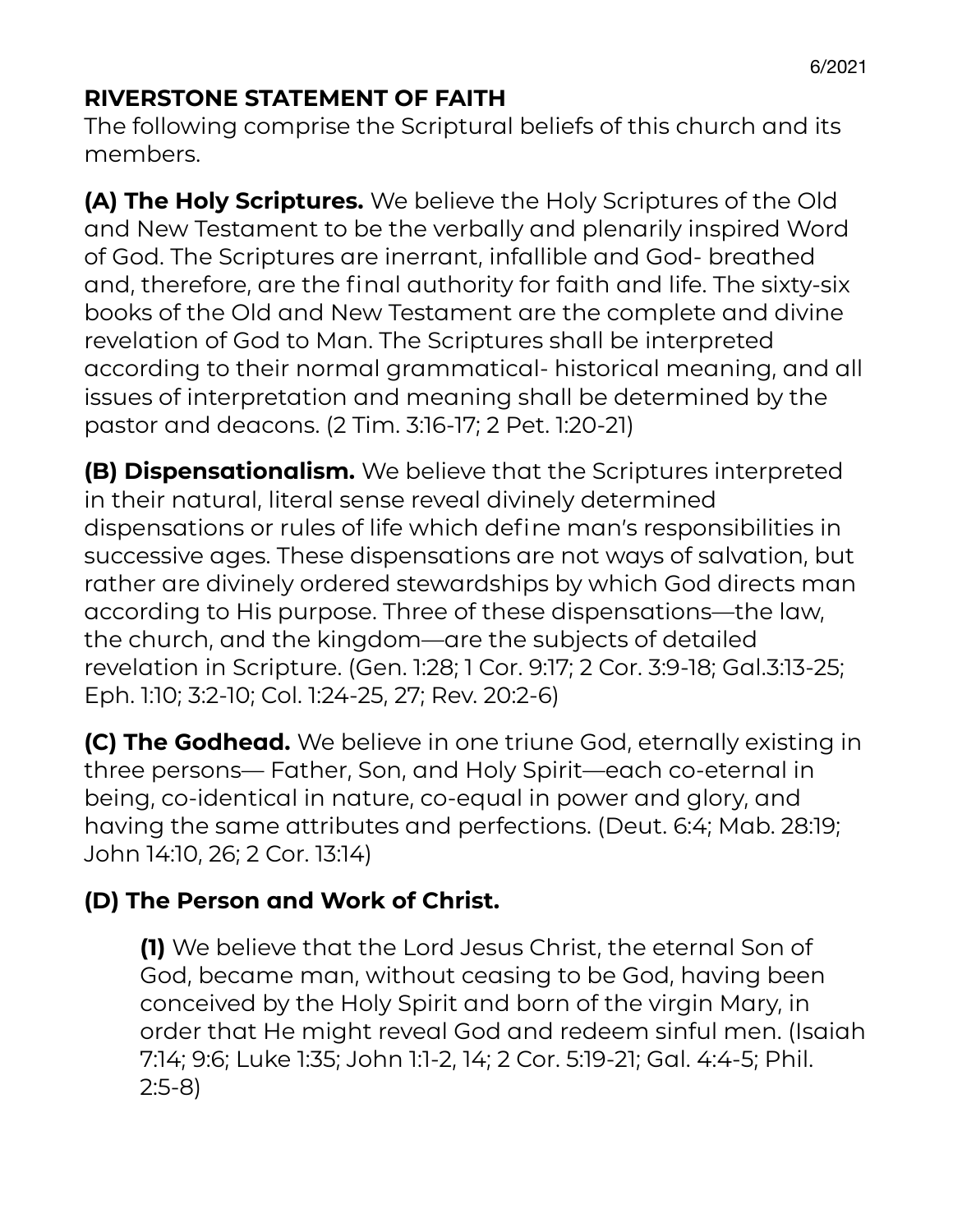**(2)** We believe that the Lord Jesus Christ accomplished our redemption through His death on the cross as a representative, vicarious, substitutionary sacrifice, and that our justification is made sure by His literal, physical resurrection from the dead. (Acts 2:18-36; Rom. 3:24-25; Eph. 1:7; 1 Pet. 2:24; 1 Peter 1:3-5)

**(3)** We believe that the Lord Jesus Christ ascended to Heaven and is now exalted at the right hand of God where, as our High Priest, He fulfills the ministry of Representative, Intercessor, and Advocate. (Acts 1:9-10; Rom. 8:34; Heb. 9:24; 7:25; 1 John 2:1-2)

#### **(E) The Person and Work of the Holy Spirit.**

**(1)** We believe that the Holy Spirit is a person who convicts the world of sin, of righteousness, and of judgment; and, that He is the Supernatural Agent in regeneration, baptizing all believers into the body of Christ, indwelling and sealing them unto the day of redemption. (John 16:8-11; Rom. 8:9; 1 Cor. 12:12-14; 2 Cor. 3:6; Eph. 1:13-14)

**(2)** We believe that He is the divine Teacher who assists believers to understand and appropriate the Scriptures and that it is the privilege and duty of all the saved to be filled with the Spirit. (Eph. 1:17-18; 5:18; 1 John 2:20, 27)

**(3)** We believe that God is sovereign in the bestowal of spiritual gifts to every believer. God uniquely uses evangelists, pastors, and teachers to equip believers in the assembly in order that they can do the work of the ministry. (Rom. 12:3-8; 1 Cor. 12:4-11, 28; Eph. 4:7-12)

**(4)** We believe that the sign gifts of the Holy Spirit, such as speaking in tongues and the gift of healing, were temporary. Speaking in tongues was never the common or necessary sign of the baptism or filling of the Holy Spirit. Ultimate deliverance of the body from sickness or death awaits the consummation of our salvation in the resurrection, though God frequently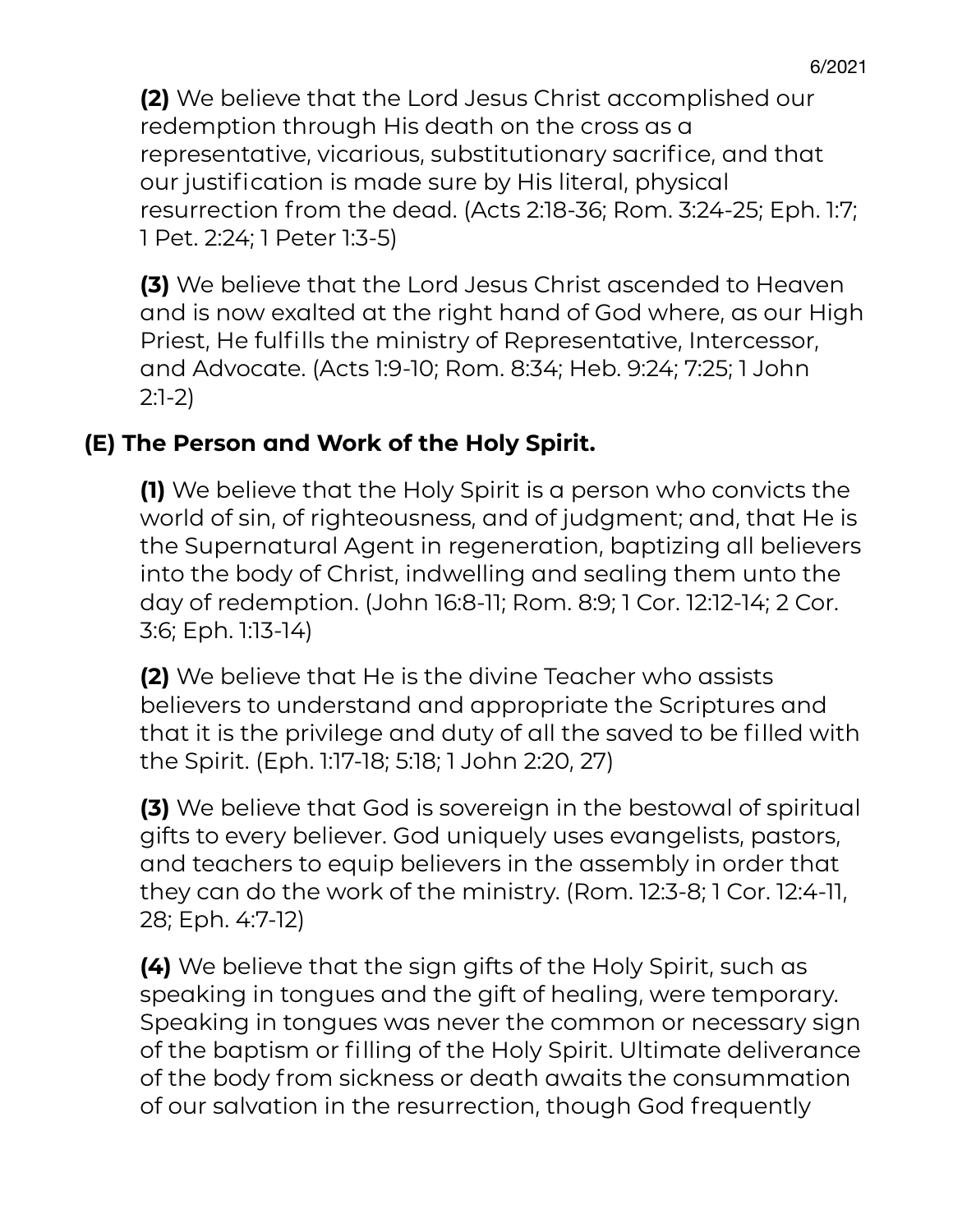chooses to answer the prayers of believers for physical healing. (1 Cor. 1:22; 13:8; 14:21-22)

**(F) The Total Depravity of Man**. We believe that man was created in the image and likeness of God; but that in Adam's sin the human race fell, inherited a sinful nature, and became alienated from God. Man is totally depraved and, of himself, utterly unable to remedy his lost condition. (Gen. 1:26-27; Rom. 3:22-23; 5:12; 6:23; Eph. 2:1-3; 4:17-19)

**(G) Salvation**. We believe that salvation is the gift of God brought to man by grace and received by personal faith in the Lord Jesus Christ, Whose precious blood was shed on Calvary for the forgiveness of our sins. We believe that all sins, except blasphemy of the Holy Spirit, are forgivable. (Mab. 12:31-32; John 1:12; Eph. 1:7; 2:8-10; 1 Pet. 1:18-19; 1 John 1:9)

# **(H) The Eternal Security and Assurance of Believers.**

**(1)** We believe that all the redeemed, once saved, are kept by God's power and are thus secure in Christ forever. (John 6:37-40; 10:27-30; Rom. 8:1; 38-39; 1 Cor.1:4-8; 1 Pet. 1:4-5)

**(2)** We believe that it is the privilege of believers to rejoice in the assurance of their salvation through the testimony of God's Word, which, however, clearly forbids the use of Christian liberty as an occasion to the flesh. (Rom. 13:13-14; Gal. 5:13; Titus 2:11-15)

# **(I) The Church**

**(1)** We believe that the local church, which is the body and the espoused bride of Christ, is solely made up of born-again persons. (1 Cor. 12:12-14; 2 Cor. 11:2; Eph. 1:22-23; 5:25-27)

**(2)** We believe that the establishment and continuance of local churches is clearly taught and defined in the New Testament Scriptures. (Acts 14:27; 20:17, 28-32; 1 Tim. 3:1-13; Titus 1:5-11)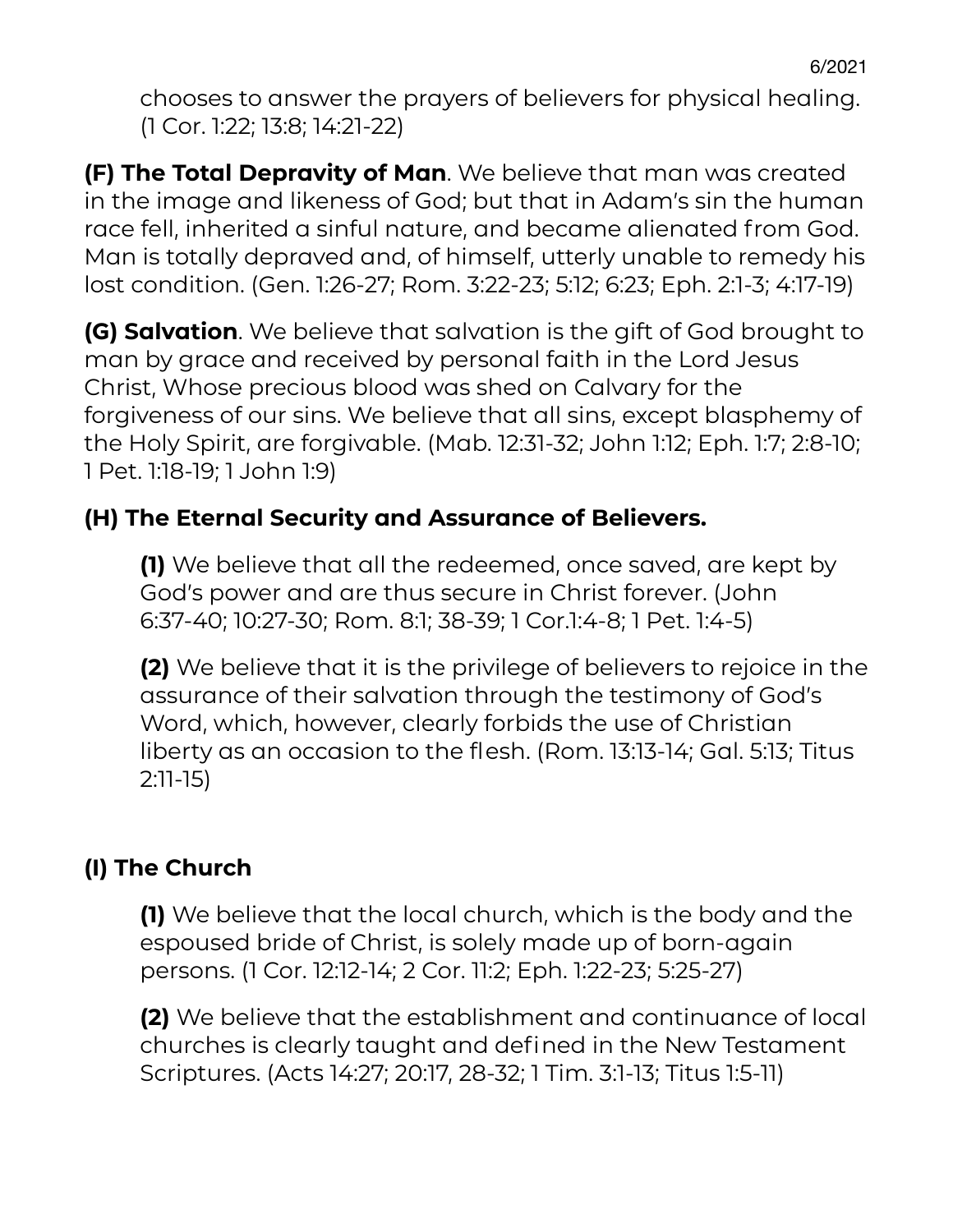**(3)** We believe in the autonomy of the local church free of any external authority or control. (Acts 13:1-4; 15:19-31; 20:28; Rom. 16:1, 4; 1 Cor. 3:9, 16; 5:4-7, 13; 1 Pet. 5:1-4)

**(4)** We recognize water baptism (immersion) and the Lord's Supper as the Scriptural ordinances of obedience for the church in this age. (Matt. 28:19-20; Acts 2:41-42; 8:36-38; 1 Cor. 11:23-26)

**(J) Separation**. We believe that all the saved should live in such a manner as not to bring reproach upon their Savior and Lord. God commands His people to separate from all religious apostasy, all worldly and sinful pleasures, practices, and associations, and to refrain from all immodest and immoderate appearances, piercings, and bodily markings. (Lev. 19:28; Rom. 12:1-2; 14:13; 1 Cor. 6:19-20; 2 Cor. 6:14-7:1; 2 Tim. 3:1-5; 1 John 2:15-17; 2 John 9-11)

**(K) The Second Coming of Christ.** We believe in that blessed hope, the personal, imminent return of Christ, Who will rapture His church prior to the seven-year tribulation period. At the end of the Tribulation, Christ will personally and visibly return with His saints, to establish His earthly Messianic Kingdom which was promised to the nation of Israel. (Ps. 89:3-4; Dan. 2:31-45; Zech. 14:4-11; 1 Thess. 1:10, 4:13-18; Titus 2:13; Rev. 3:10; 19:11-16; 20:1-6)

#### **(L) The Eternal State.**

**(1)** We believe in the bodily resurrection of all men, the saved to eternal life, and the unsaved to

judgment and everlasting punishment. (Matt. 25:46; John 5:28, 29; 11:25-26; Rev. 20:5-6, 12-13)

**(2)** We believe that the souls of the redeemed are, at death, absent from the body and present with the Lord, where in conscious bliss they await the first resurrection, when spirit, soul, and body are reunited to be glorified forever with the Lord. (Luke 23:43; 2 Cor. 5:8; Phil. 1:23; 3:21; 1 Thess. 4:16-17; Rev. 20:4-6)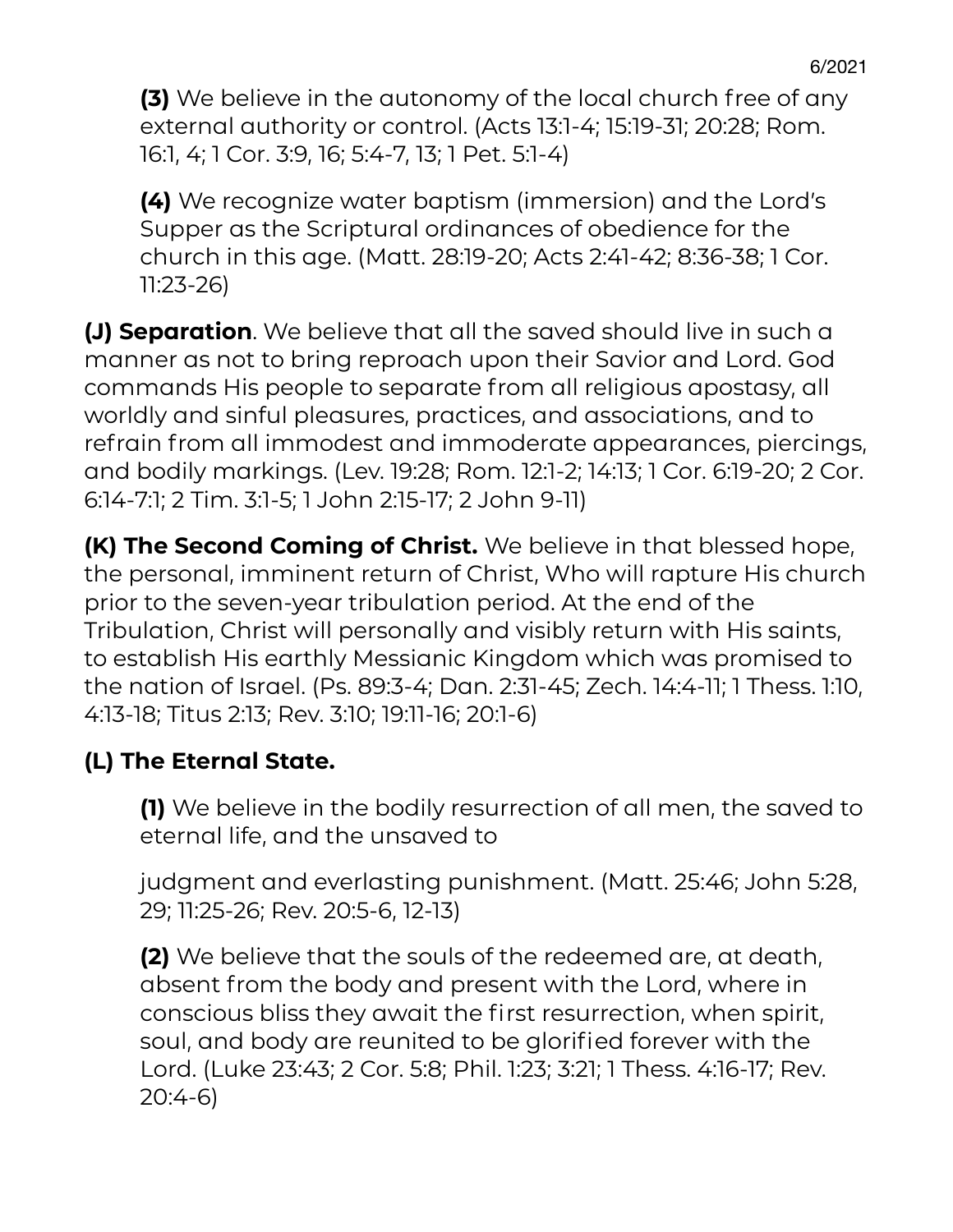**(3)** We believe that the souls of unbelievers remain, after death, in conscious punishment and torment until the second resurrection, when with soul and body reunited, they shall appear at the Great White Throne Judgment, and shall be cast into the Lake of Fire, not to be annihilated, but to suffer everlasting conscious punishment and torment. (Matt. 25:41-46; Mark 9:43-48; Luke 16:19-26; 2 Thess. 1:7-9; Jude 6-7; Rev. 20:11-15)

**(M) The Personality of Satan**. We believe that Satan is a person, the author of sin and the cause of the Fall of Man; that he is the open and declared enemy of God and man; and that he shall be eternally punished in the Lake of Fire. (Job 1:6-7; Isaiah 14:12-17; Matt. 4:2-11; 25:41; Rev. 20:10)

**(N) Creation**. We believe that God created the universe in six literal, 24-hour periods. We reject macro-evolution, the Gap Theory, the Day-Age Theory, and Theistic Evolution as unscriptural theories of origin. (Gen. 1-2; Ex. 20:11)

**(O) Civil Government.** We believe that God has ordained and created all authority consisting of three basic institutions: 1) the home, 2) the church, and 3) the state. Every person is subject to these authorities, but all (including the authorities themselves) are answerable to God and governed by His Word. God has given each institution specific Biblical responsibilities and balanced those responsibilities with the understanding that no institution has the right to infringe upon the other. The home, the church, and the state are equal and sovereign in their respective Biblically assigned spheres of responsibility under God. We believe that we must obey the state unless it requires us to act contrary to our faith at which time we must obey God rather than the state. (Matt. 22:15-22; Acts 5:29; Rom. 13:1-7; Eph. 5:22-24; Titus 3:1-2; Heb. 13:17; 1 Pet. 2:13-14)

# **(P) Human Sexuality.**

**(1)** We believe that God has commanded that no intimate sexual activity be engaged in outside of a marriage between one naturally-born man and one naturally-born woman. We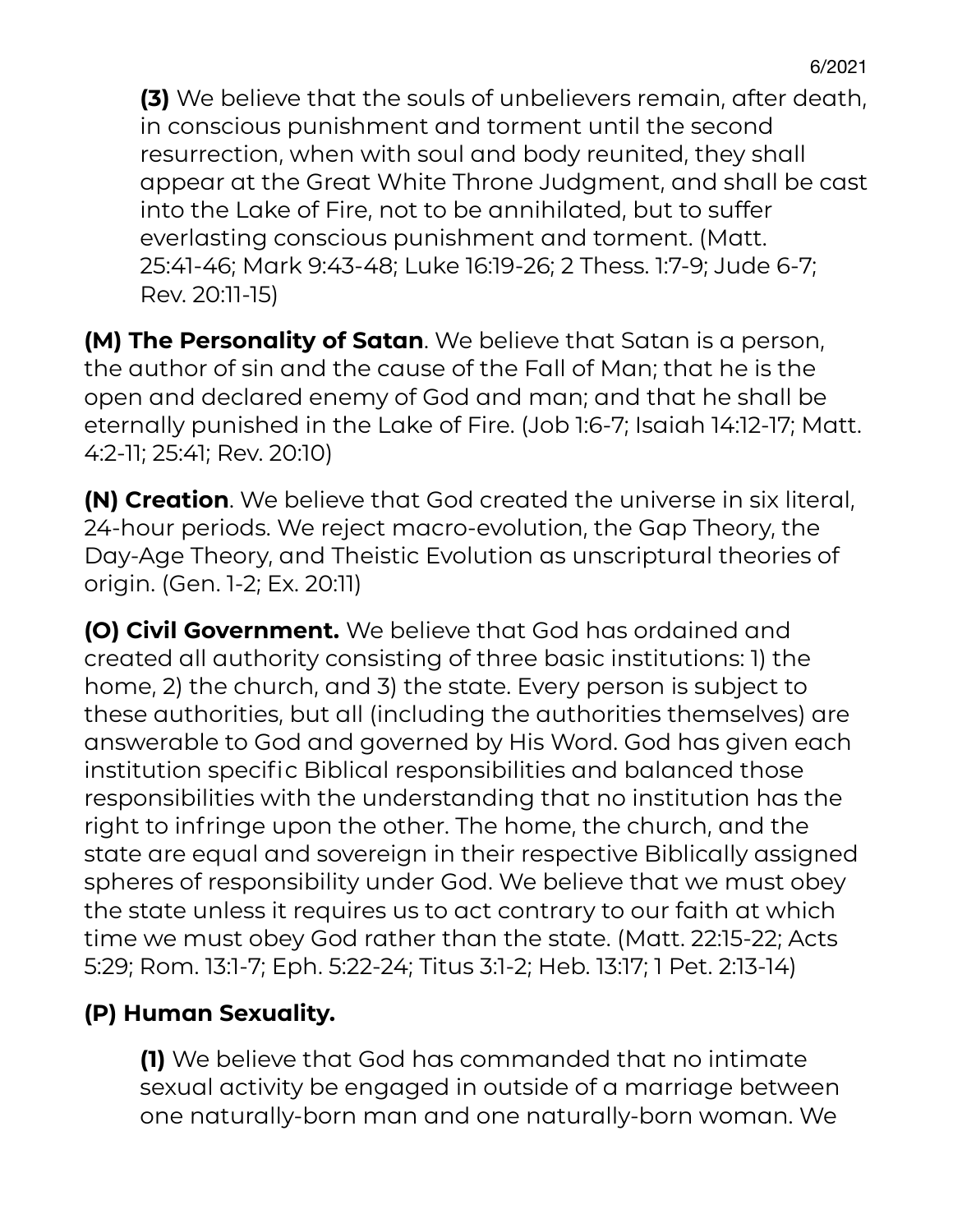believe that any form of homosexuality, lesbianism, bisexuality, bestiality, incest, fornication, adultery, and pornography are sinful perversions of God's gift of sex. We believe that God disapproves of and forbids any attempt to alter one's gender by surgery or appearance. (Gen. 2:24; Gen. 19:5, 13; Gen. 26:8-9; Lev. 18:1-30; Rom. 1: 26-29; 1 Cor. 5:1; 6:9; 1 Thess. 4:1-8; Heb. 13:4)

**(2)** We believe that the only Scriptural marriage is the joining of one naturally-born man and one naturally-born woman for life. (Gen. 2:24; Rom. 7:2; 1 Cor. 7:10; Eph. 5:22-23)

#### **(Q) Family Relationships**

**(1)** We believe that men and women are spiritually equal in position before God but that God has ordained distinct and separate spiritual functions for men and women in the home and the church. (Gal. 3:28; Col. 3:18; 1 Tim. 2:8-15; 3:4-5, 12)

**(2)** We believe that God has ordained the family as the foundational institution of human society. The husband is to love his wife as Christ loves the church. The wife is to submit herself to the Scriptural leadership of her husband as the church submits to the headship of Christ. Children are a heritage from the Lord. Parents are responsible for teaching their children spiritual and moral values and leading them, through consistent lifestyle example and appropriate discipline, including Scriptural corporal correction. (Gen. 1:26-28; Ex. 20:12; Deut. 6:4-9; Ps. 127:3-5; Prov. 19:18; 22:15; 23:13-14; Mk. 10:6-12; 1 Cor. 7:1-16; Eph. 5:21- 33; 6:1-4, Col. 3:18-21; Heb. 13:4; 1 Pet. 3:1-7)

**(R) Divorce and Remarriage.** We believe that God disapproves of divorce and intends marriage to last until one of the spouses dies. Divorce and remarriage is regarded as adultery except on the grounds of fornication. Although divorced and remarried persons or divorced persons may hold positions of service in the church and be greatly used of God for Christian service, they may only be considered for the offices of pastor or deacon with review and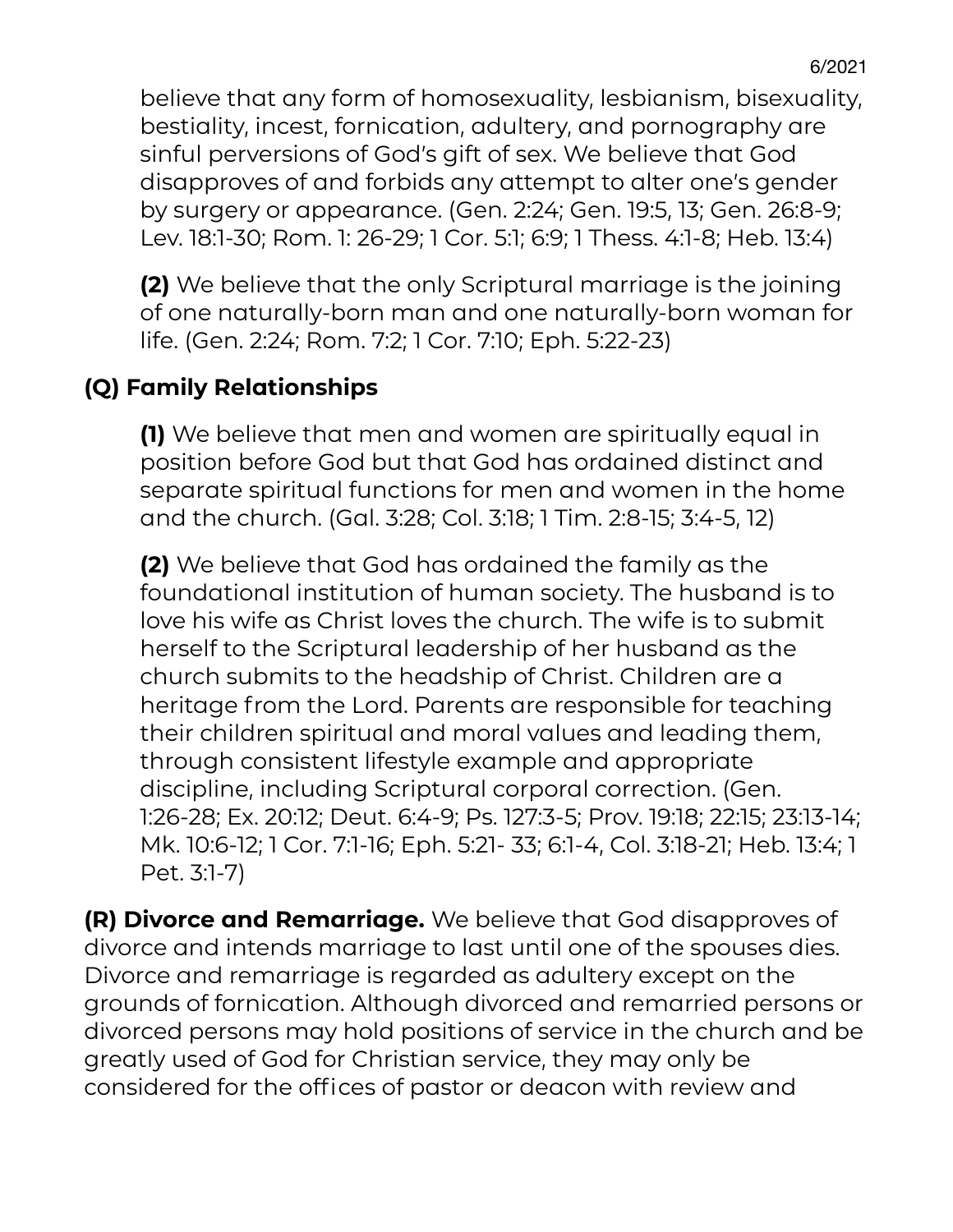consideration by the pastor and deacons.. (Mal. 2:14-17; Matt. 19:3-12; Rom. 7:1-3; 1 Tim. 3:2, 12; Titus 1:6)

**(S) Abortion.** We believe that human life begins at conception and that the unborn child is a living human being. Abortion constitutes the unjustified, unexcused taking of unborn human life. Abortion is murder. We reject any teaching that abortions of pregnancies due to rape, incest, birth defects, gender selection, birth or population control, or the physical or mental well being of the mother are acceptable. (Job 3:16; Ps. 51:5; 139:14- 16; Isaiah 44:24; 49:1, 5; Jer. 1:5; 20:15-18; Luke 1:44)

**(T) Euthanasia.** We believe that the direct taking of an innocent human life is a moral evil, regardless of the intention. Life is a gift of God and must be respected from conception until natural death. Thus we believe that an act or omission which, of itself or by intention, causes death in order to eliminate suffering constitutes a murder contrary to the will of God. Discontinuing medical procedures that are extraordinary or disproportionate to the expected outcome can be a legitimate refusal of over- zealous treatment. (Ex. 20:13, 23:7; Matt. 5:21; Acts 17:28)

**(U) Love**. We believe that we should demonstrate love for others, not only toward fellow believers, but also toward both those who are not believers, those who oppose us, and those who engage in sinful actions. We are to deal with those who oppose us graciously, gently, patiently, and humbly. God forbids the stirring up of strife, the taking of revenge, or the threat or the use of violence as a means of resolving personal conflict or obtaining personal justice. Although God commands us to abhor sinful actions, we are to love and pray for any person who engages in such sinful actions. (Lev. 19:18; Matt. 5:44-48; Luke 6:31; John 13:34-35; Rom. 12:9-10; 17-21; 13:8-10; Phil. 2:2-4; 2 Tim. 2:24-26; Titus 3:2; 1 John 3:17-18)

**(V) Lawsuits Between Believers.** We believe that Christians are prohibited from bringing civil lawsuits against other Christians or the church to resolve personal disputes. We believe the church possesses all the resources necessary to resolve personal disputes between members. We do believe, however, that a Christian may